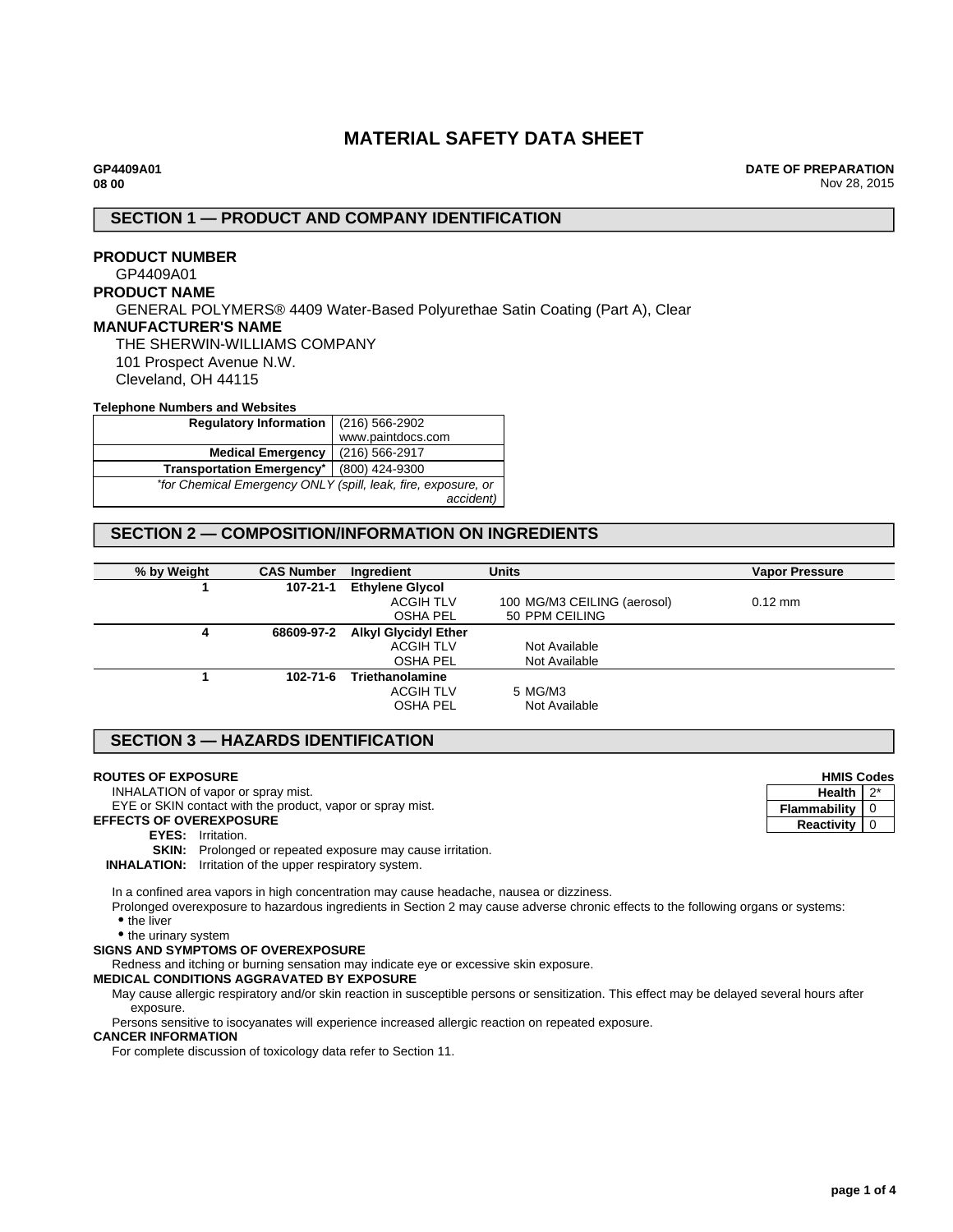### **SECTION 4 — FIRST AID MEASURES**

| <b>EYES:</b> Flush eyes with large amounts of water for 15 minutes. Get medical attention.                                          |
|-------------------------------------------------------------------------------------------------------------------------------------|
| <b>SKIN:</b> Wash affected area thoroughly with soap and water.                                                                     |
| If irritation persists or occurs later, get medical attention.                                                                      |
| Remove contaminated clothing and launder before re-use.                                                                             |
| <b>INHALATION:</b> If any breathing problems occur during use, LEAVE THE AREA and get fresh air. If problems remain or occur later, |
| <b>IMMEDIATELY</b> get medical attention.                                                                                           |
| <b>INGESTION:</b> Do not induce vomiting. Get medical attention immediately.                                                        |
|                                                                                                                                     |

### **SECTION 5 — FIRE FIGHTING MEASURES**

**LEL** 3.2

| FLASH POINT |
|-------------|
| 200. E DMCC |

| ZUU FFIVILL         |  |
|---------------------|--|
| EXTINGUISHING MEDIA |  |

Carbon Dioxide, Dry Chemical, Alcohol Foam

#### **UNUSUAL FIRE AND EXPLOSION HAZARDS**

Closed containers may explode (due to the build-up of pressure) when exposed to extreme heat.

**UEL** 15.3

During emergency conditions overexposure to decomposition products may cause a health hazard. Symptoms may not be immediately apparent. Obtain medical attention.

Not Applicable

#### **SPECIAL FIRE FIGHTING PROCEDURES**

Full protective equipment including self-contained breathing apparatus should be used.

Water spray may be ineffective. If water is used, fog nozzles are preferable. Water may be used to cool closed containers to prevent pressure build-up and possible autoignition or explosion when exposed to extreme heat.

**FLAMMABILITY CLASSIFICATION**

### **SECTION 6 — ACCIDENTAL RELEASE MEASURES**

#### **STEPS TO BE TAKEN IN CASE MATERIAL IS RELEASED OR SPILLED**

Remove all sources of ignition. Ventilate the area.

Remove with inert absorbent.

### **SECTION 7 — HANDLING AND STORAGE**

#### **STORAGE CATEGORY**

DOL Storage Class IIIB

#### **PRECAUTIONS TO BE TAKEN IN HANDLING AND STORAGE**

Keep container closed when not in use. Transfer only to approved containers with complete and appropriate labeling. Do not take internally. Keep out of the reach of children.

### **SECTION 8 — EXPOSURE CONTROLS/PERSONAL PROTECTION**

#### **PRECAUTIONS TO BE TAKEN IN USE**

#### **NO PERSON SHOULD USE THIS PRODUCT, OR BE IN THE AREA WHERE IT IS BEING USED, IF THEY HAVE CHRONIC (LONG-TERM) LUNG OR BREATHING PROBLEMS OR IF THEY EVER HAD A REACTION TO ISOCYANATES.**

#### Use only with adequate ventilation.

Avoid contact with skin and eyes. Avoid breathing vapor and spray mist.

Wash hands after using.

This coating may contain materials classified as nuisance particulates (listed "as Dust" in Section 2) which may be present at hazardous levels only during sanding or abrading of the dried film. If no specific dusts are listed in Section 2, the applicable limits for nuisance dusts are ACGIH TLV 10 mg/m3 (total dust), 3 mg/m3 (respirable fraction), OSHA PEL 15 mg/m3 (total dust), 5 mg/m3 (respirable fraction).

**VENTILATION**

Local exhaust preferable. General exhaust acceptable if the exposure to materials in Section 2 is maintained below applicable exposure limits. Refer to OSHA Standards 1910.94, 1910.107, 1910.108.

#### **RESPIRATORY PROTECTION**

Where overspray is present, a positive pressure air supplied respirator (TC19C NIOSH/MSHA approved) should be worn. If unavailable, a properly fitted organic vapor/particulate respirator approved by NIOSH/MSHA for protection against materials in Section 2 may be effective. Follow respirator manufacturers directions for use. Wear the respirator for the whole time of spraying and until all vapors and mists are gone. **NO PERSONS SHOULD BE ALLOWED IN THE AREA WHERE THIS PRODUCT IS BEING USED UNLESS EQUIPPED WITH THE SAME RESPIRATOR PROTECTION RECOMMENDED FOR THE PAINTERS.**

When sanding or abrading the dried film, wear a dust/mist respirator approved by NIOSH/MSHA for dust which may be generated from this product, underlying paint, or the abrasive.

#### **PROTECTIVE GLOVES**

To prevent skin contact, wear gloves which are recommended by glove supplier for protection against materials in Section 2. **EYE PROTECTION**

#### Wear safety spectacles with unperforated sideshields. **OTHER PROTECTIVE EQUIPMENT**

Use barrier cream on exposed skin.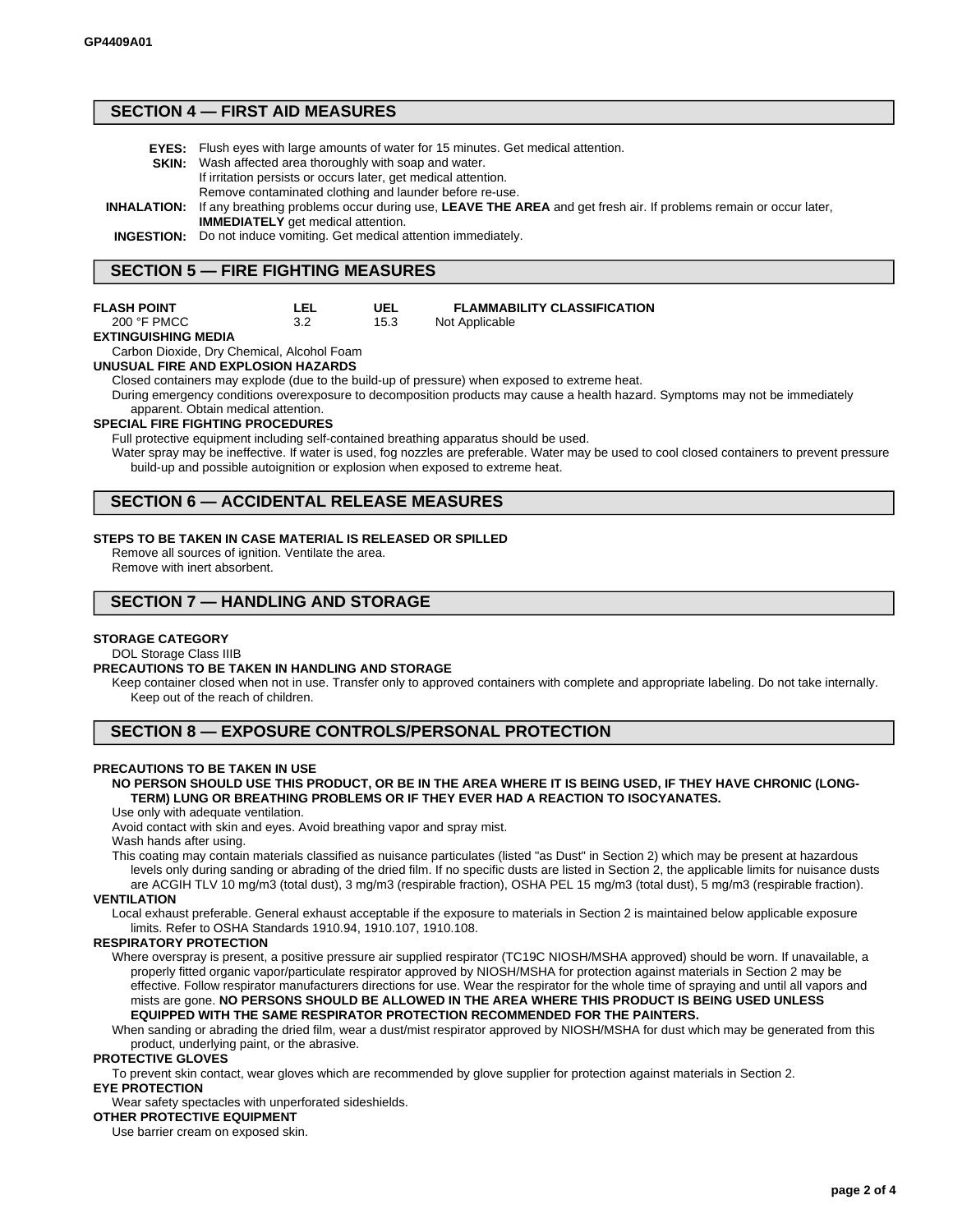#### **OTHER PRECAUTIONS**

This product must be mixed with other components before use. Before opening the packages, READ AND FOLLOW WARNING LABELS ON ALL COMPONENTS.

### **SECTION 9 — PHYSICAL AND CHEMICAL PROPERTIES**

| <b>PRODUCT WEIGHT</b>                                      | $1044$ g/l<br>8.72 lb/gal                                             |  |  |
|------------------------------------------------------------|-----------------------------------------------------------------------|--|--|
| <b>SPECIFIC GRAVITY</b>                                    | 1.05                                                                  |  |  |
| <b>BOILING POINT</b> 212 - 388 °F                          | 100 - 197 °C                                                          |  |  |
| <b>MELTING POINT</b>                                       | Not Available                                                         |  |  |
| <b>VOLATILE VOLUME 67%</b>                                 |                                                                       |  |  |
| <b>EVAPORATION RATE</b> Slower than                        |                                                                       |  |  |
|                                                            | ether                                                                 |  |  |
| <b>VAPOR DENSITY</b> Heavier than air                      |                                                                       |  |  |
| <b>SOLUBILITY IN WATER</b> Not Available                   |                                                                       |  |  |
| рH                                                         | > 2.0, < 11.5                                                         |  |  |
| VOLATILE ORGANIC COMPOUNDS (VOC Theoretical - As Packaged) |                                                                       |  |  |
| $0.67$ lb/gal<br>$0.24$ lb/gal                             | 81 g/l Less Water and Federally Exempt Solvents<br>28 g/l Emitted VOC |  |  |

### **SECTION 10 — STABILITY AND REACTIVITY**

#### **STABILITY — Stable**

**CONDITIONS TO AVOID** None known. **INCOMPATIBILITY** None known. **HAZARDOUS DECOMPOSITION PRODUCTS** By fire: Carbon Dioxide, Carbon Monoxide **HAZARDOUS POLYMERIZATION**

Will not occur

### **SECTION 11 — TOXICOLOGICAL INFORMATION**

#### **CHRONIC HEALTH HAZARDS**

No ingredient in this product is an IARC, NTP or OSHA listed carcinogen.

Ethylene Glycol is considered an animal teratogen. It has been shown to cause birth defects in rats and mice at high doses when given in drinking water or by gavage. There is no evidence to indicate it causes birth defects in humans.

**TOXICOLOGY DATA**

| <b>CAS No.</b> | <b>Ingredient Name</b>      |          |     |               |  |
|----------------|-----------------------------|----------|-----|---------------|--|
| 107-21-1       | <b>Ethylene Glycol</b>      |          |     |               |  |
|                |                             | LC50 RAT | 4HR | Not Available |  |
|                |                             | LD50 RAT |     | 4700 mg/kg    |  |
| 68609-97-2     | <b>Alkyl Glycidyl Ether</b> |          |     |               |  |
|                |                             | LC50 RAT | 4HR | Not Available |  |
|                |                             | LD50 RAT |     | Not Available |  |
| 102-71-6       | <b>Triethanolamine</b>      |          |     |               |  |
|                |                             | LC50 RAT | 4HR | Not Available |  |
|                |                             | LD50 RAT |     | 9100. mg/kg   |  |
|                |                             |          |     |               |  |

### **SECTION 12 — ECOLOGICAL INFORMATION**

#### **ECOTOXICOLOGICAL INFORMATION**

No data available.

### **SECTION 13 — DISPOSAL CONSIDERATIONS**

#### **WASTE DISPOSAL METHOD**

Waste from this product is not hazardous as defined under the Resource Conservation and Recovery Act (RCRA) 40 CFR 261. Incinerate in approved facility. Do not incinerate closed container. Dispose of in accordance with Federal, State/Provincial, and Local regulations regarding pollution.